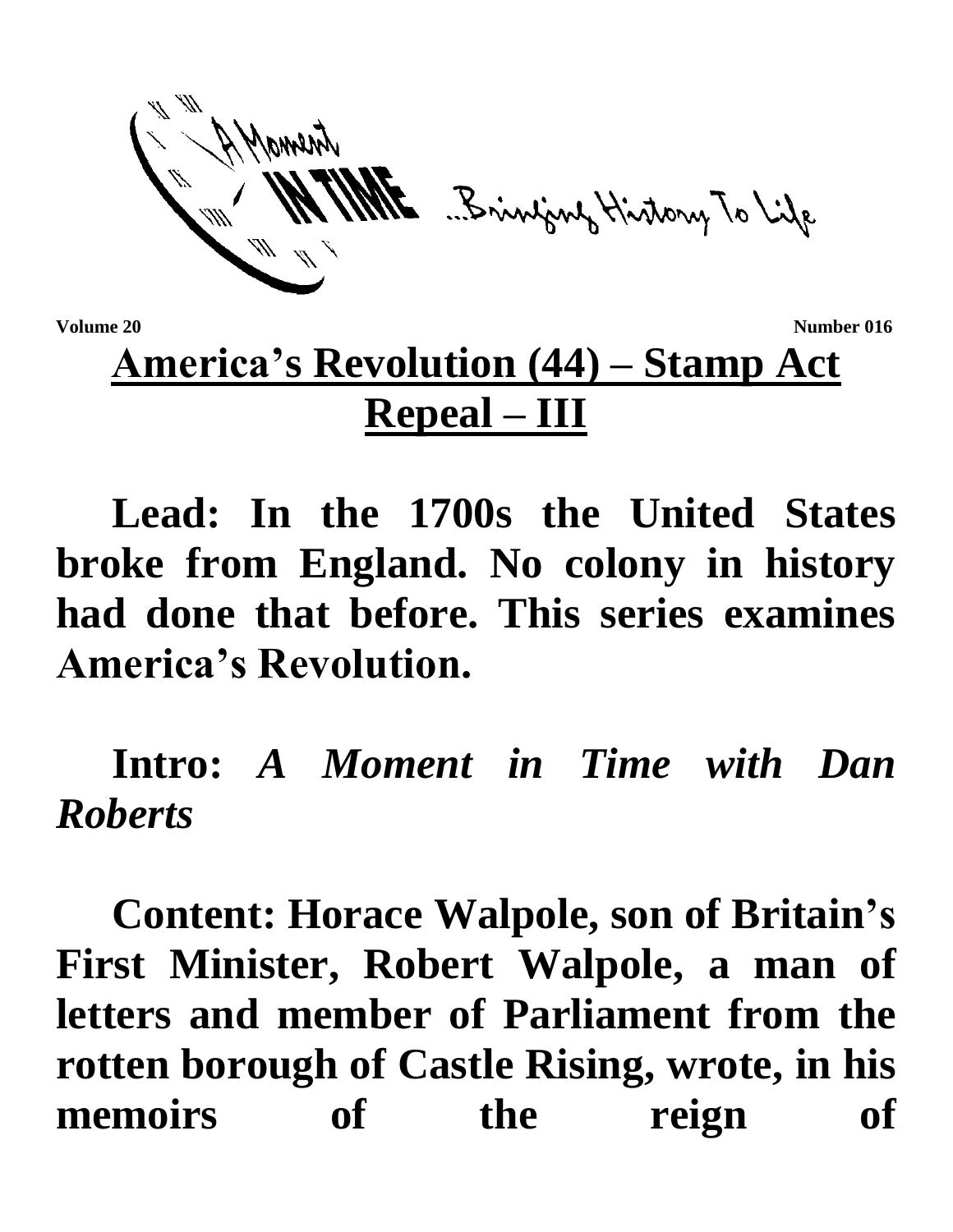**King George III, that repeal of the Stamp Act before any serious attempt at enforcement and collection, stuck in the throats of a resentful and reluctant Parliamentary majority. "When do princes bend," he opined, "but after a defeat?" His was a perceptive observation. Parliament did not like it, but First Minister Lord Rockingham who took over after the author of the Stamp Act, George Grenville, was removed by the King, faced a situation in America tantamount to open revolt and demands from a domestic constituency horrified by a severe downturn in commerce caused by a drop in American consumption of British goods. England's merchants were up in arms and Rockingham recognized that he had a political alliance that could divert the debate from constitutional issues of Parliamentary and colonial rights, and push it the direction of practical economic survival. He used the near irresistible**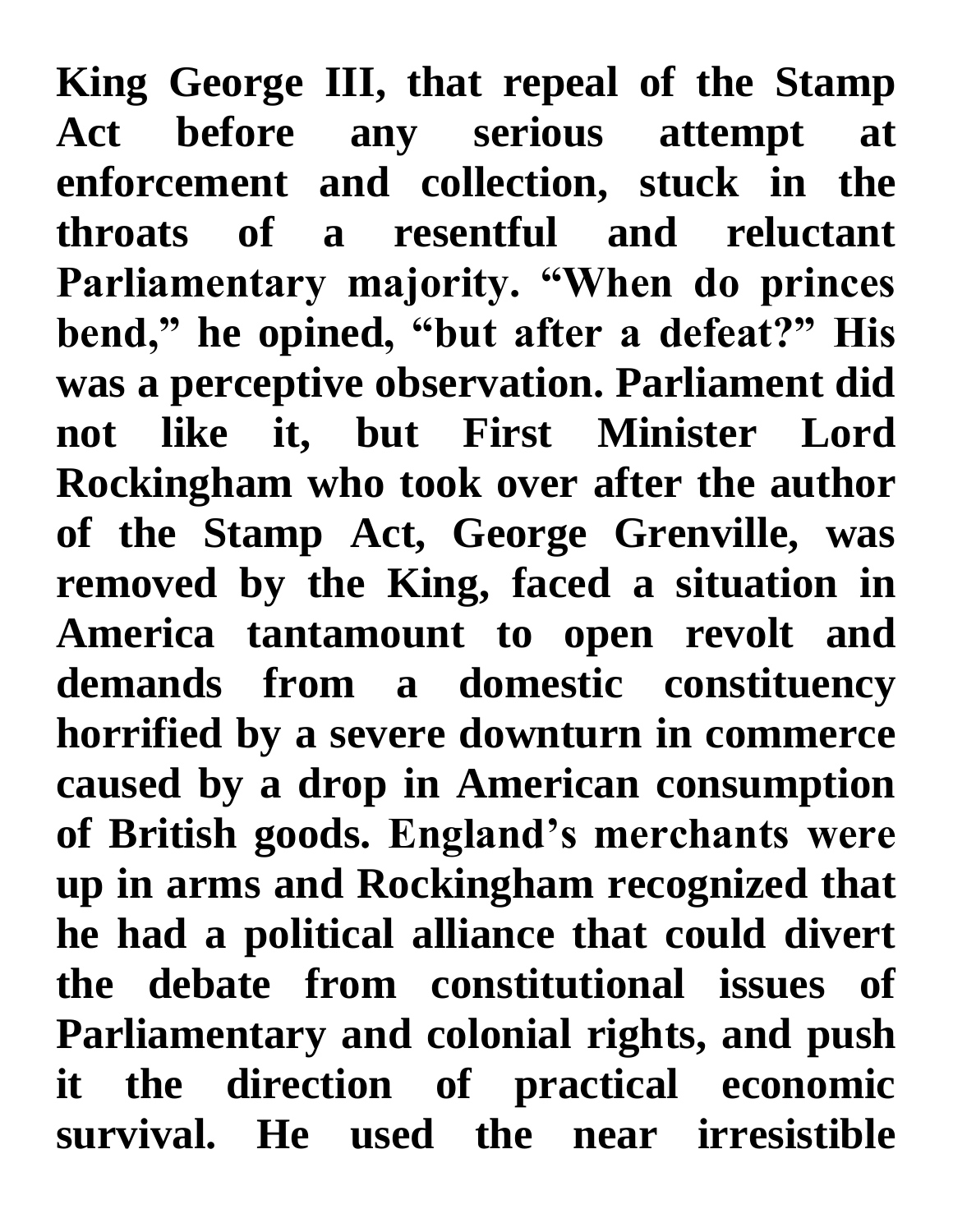**political pressure from the influential business community to secure repeal.**

**When Parliament returned from its summer and fall recess in December 1765, the capital was alive with the accounts of mob violence in America. Words like "treason" and "anarchy" and "rebellion" slipped all too easily from the lips of members angry at American resistance to the Stamp Act and jealous of Parliamentary prerogatives. Rockingham's repeal effort was not going to be easy. Complicating his efforts were almost daily denunciations of the Americans by Grenville who, in the words of the friend of American, Edmund Burke, was "taking care to call whore first." But the House rejected all of his motions to condemn the colonies and began to listen to a powerful pressure group, namely manufacturers and merchants from all over Britain who were suffering a veritable**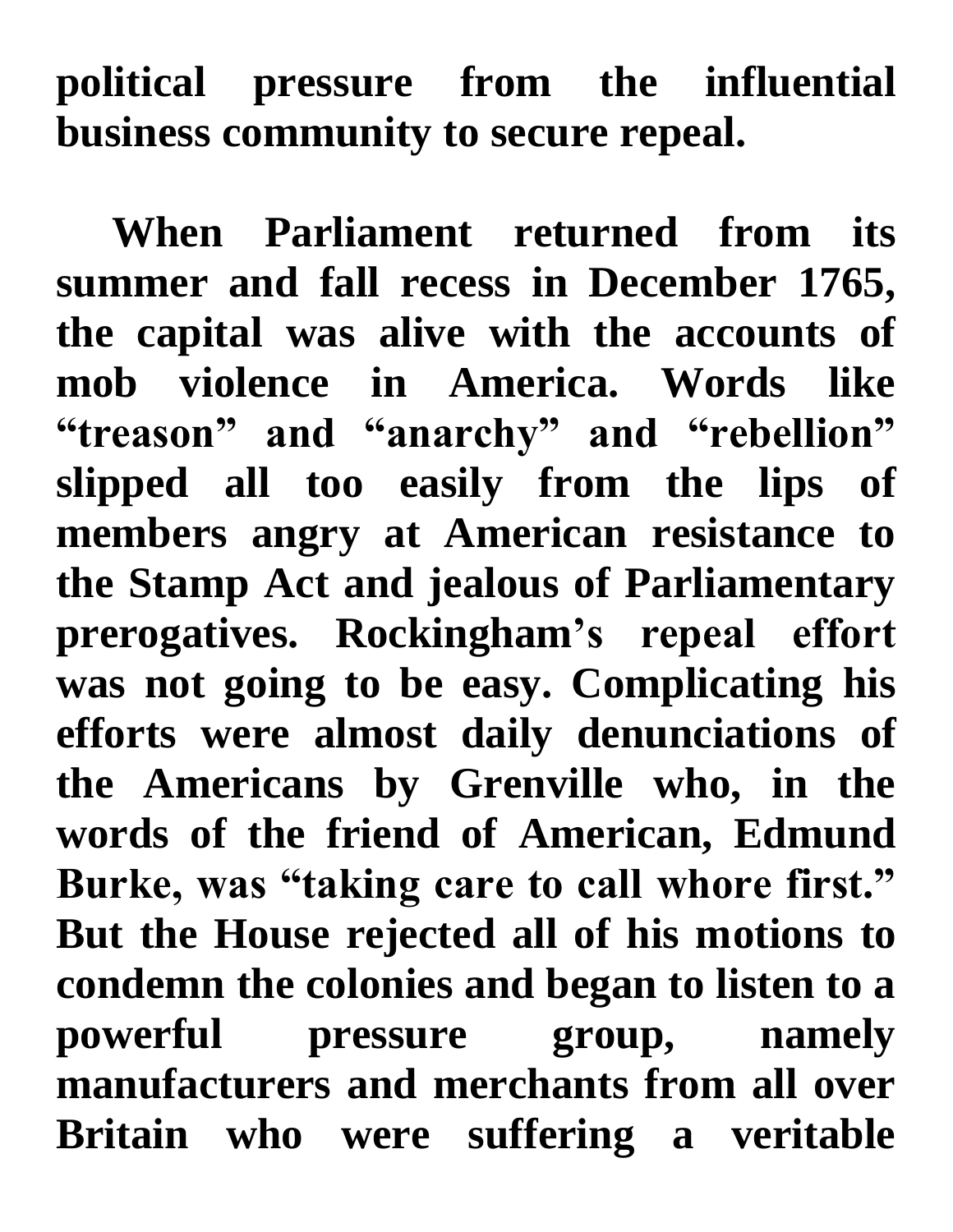**depression in their business due to American determination not to buy goods from England. Letters to members of Parliament and petitions calling for repeal turned the day.**

**There were serious constitutional issues involved here about the power of Parliament to impose taxes, but the businessmen built their case on the dire condition of the economy. And it worked. Stories of bankruptcies and the inability of merchants to collect debts from a hostile colonial population moved Parliament in the direction of repeal. By late January, Rockingham, Burke and their commercial allies had secured the votes necessary for repeal of the Stamp Act and the Sugar Act.**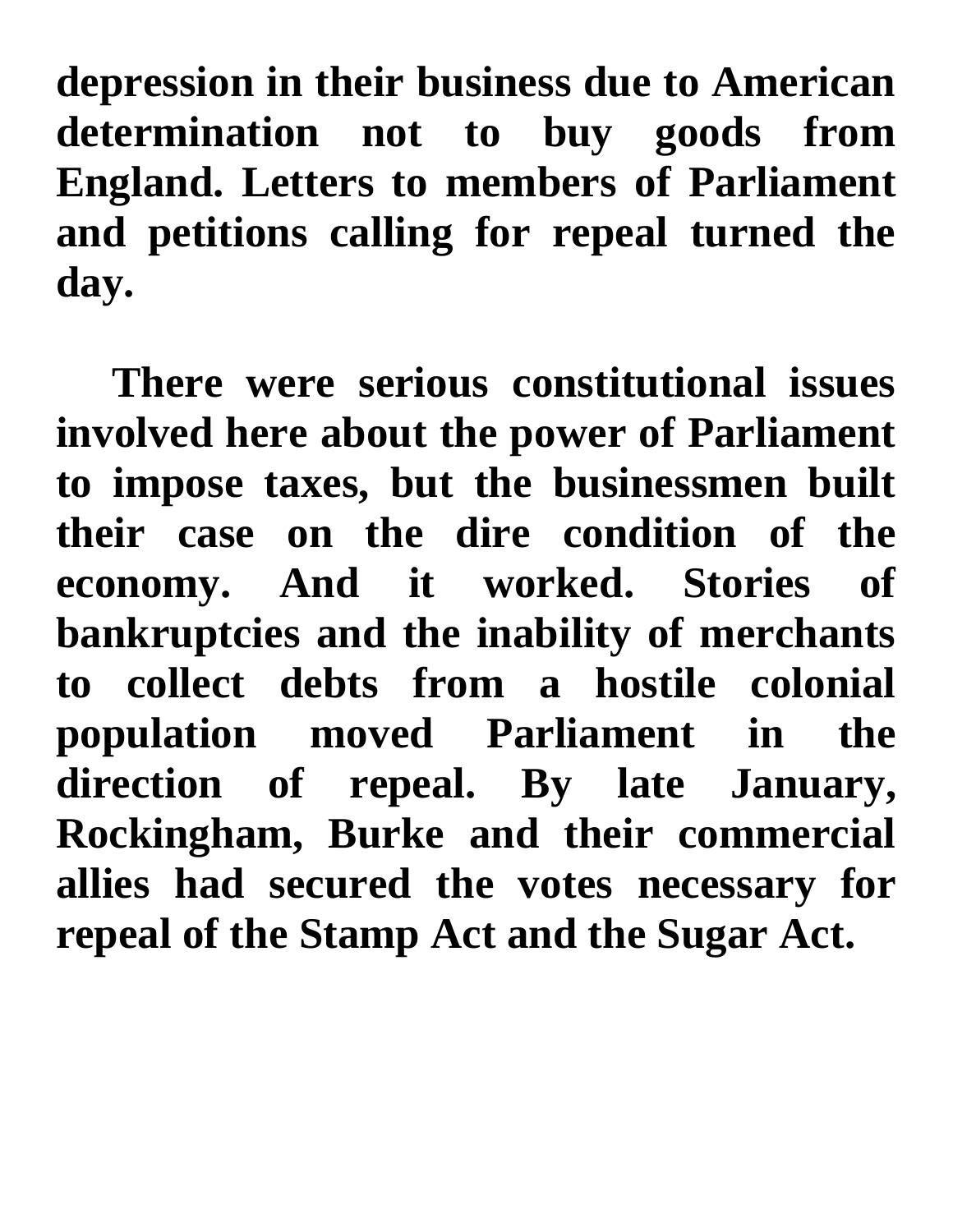**Yet, the path to repeal needed a bit of political lubrication to address wounded sensibilities in the Houses of Parliament. Rockingham commissioned Henry Conway to move, in conjunction with the Repeal Act, a Declaratory Act which asserted that Parliament had the right to pass laws binding the colonies "in all Cases whatsoever." He explained that while the power to tax was inherent in the Parliamentary power to govern, an issue much in dispute, even in Parliament, this particular tax was 'inexpedient.' It was pure political artifice, but while it failed to win over the feelings of Grenville and his more ardent supporters who remained, to the end, implacably hostile to what they saw was American rebellion, it eased the way to tandem passage of the two measures. By March 17, 1766, they had passed both Houses and received the King's signature.**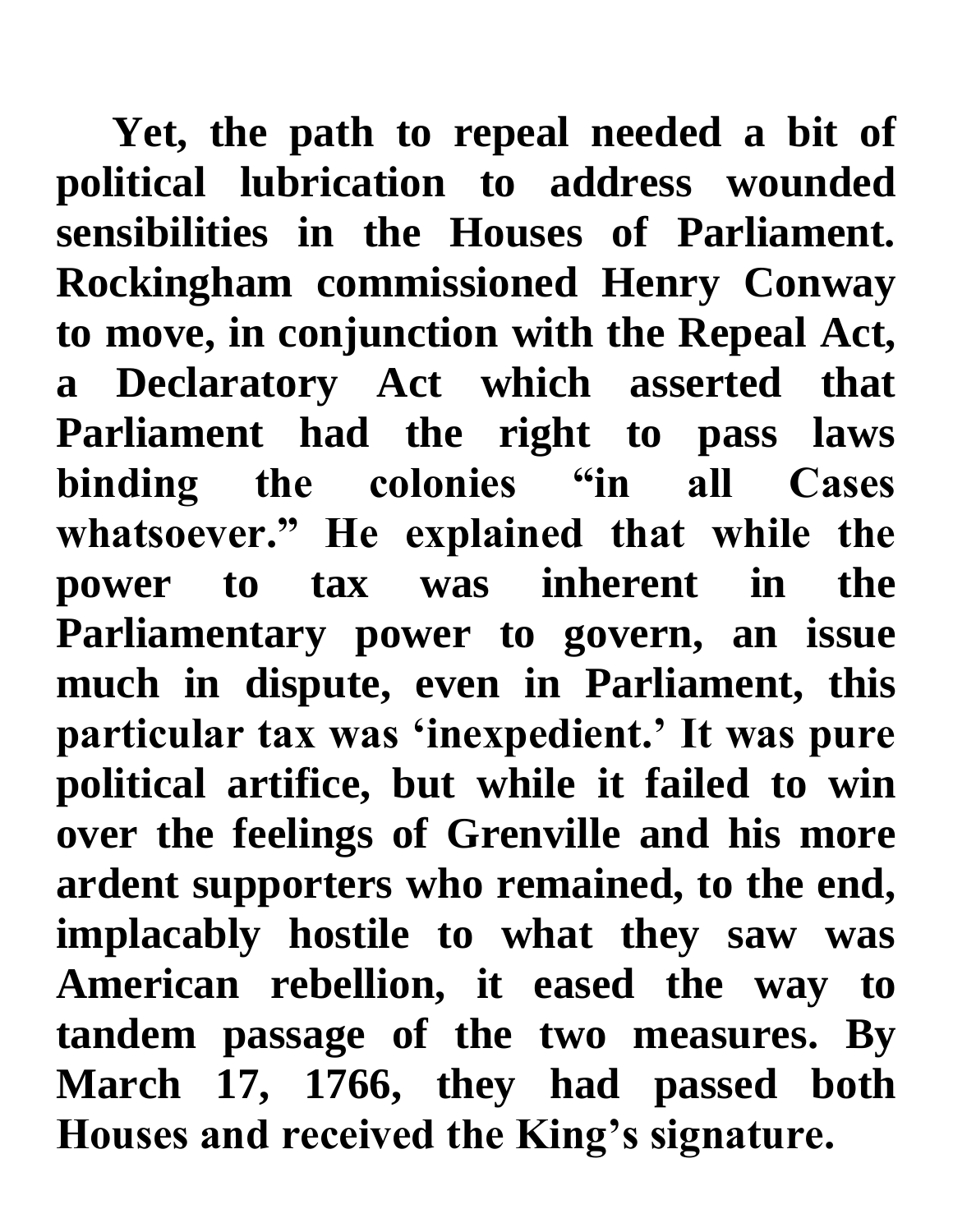**In reality, the repeal of the Stamp tax did nothing to solve the budget problem. It had, however, also done nothing to assuage American anger aroused by the passage of the tax in the first place. It had opened the Pandora's Box of America's open resistance to Parliamentary revenue schemes, the basis of the colonies' relationship with the mother country and had laid the foundation for colonial unity that eventually led to Revolution.**

**At the University of Richmond's School of Professional and Continuing Studies, I'm Dan Roberts.**

## **Resources**

- **Brooke, John.** *King George III.* **New York, NY: Constable Publishing, 1972.**
- **Burke, Edmund.** *The Correspondence of Edmund Burke.* **Cambridge, UK: Cambridge University Press, 1958-1978.**
- **Cobbett, William.** *Parliamentary History of England from the Earliest Period 1066 to the Year 1803.* **(36 volumes). London, UK: R.**